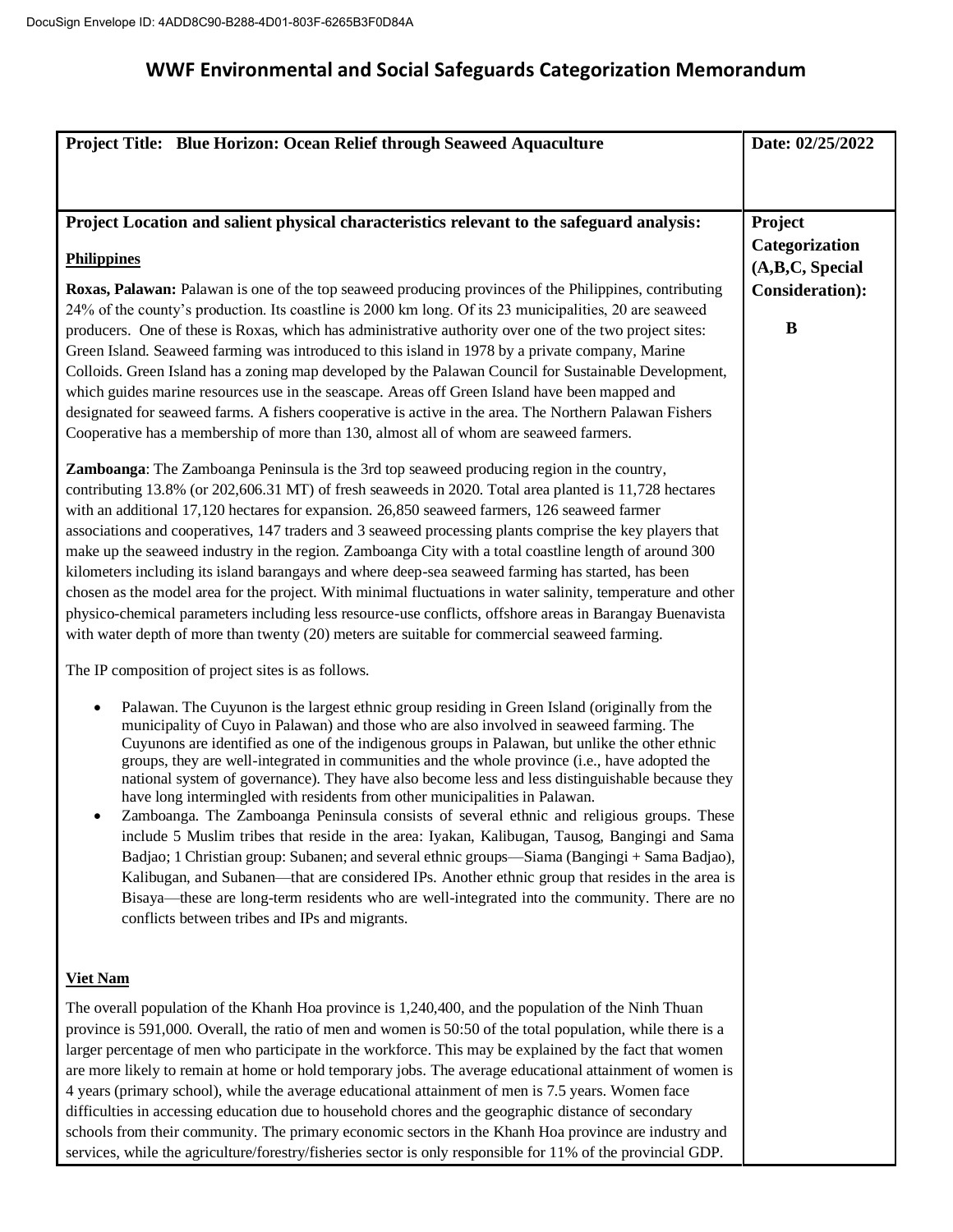In the Ninh Thuan province, the agriculture-forestry - fisheries sector accounted for around 31% of the total province GDP. There are no medium to large-scale commercial activities in project areas.

**Ninh Thuan province**: The project proposes to pilot the growth of Kappaphycus along the coastal areas occupied by the Phuoc Dinh community, Thuan Nam district, Ninh Thuan province. Seaweed farming has attracted and created jobs for 4,000 households, taking advantage of the water surface area in the lagoons, coastal areas. Kappaphycus is primarily cultivated by individual farmers, who employ the traditional method of rope-tie on the line. The produce is then sold to collectors, pre-processing facilities or/and processing companies. The collectors classify and sell the fresh Kappaphycus to pre-processing facilities or/and processing companies. Processing companies are mostly SME, which apply traditional processing methods for the local market, such as Kappaphycus jams and dried jellies. Only a few processing companies employ more than 100 employees. There is no clear distinction between collectors and preprocessors, as most of the fresh Kappapahycus is classified and dried. Some pre-processors export directly the white dried Kappapahycus.

**Khanh Hoa Province:** The project proposes to pilot the growth of *Caulerpaceae in the* Ning Hai ward, Ninh Hoa town, Khanh Hoa province. Nowadays around 58 households cultivate the seaweed on an area of 30 ha., average 5,000 m2 /household. Most farms shifted to sea-grapes seaweed farming from shrimp ponds, seasnail ponds or salt ponds. Production ranges from 10 to 20 ton/ha/year of fresh produce. Sea grape weeds are primarily cultured by individual farmers. After the harvest, farmers sell the seaweed to collectors, processing facilities and companies. The collectors typically sell the fresh produce to processing facilities or directly to domestic retailers. Processing facilities and companies are mostly family-owned SMEs that employ up to 60 employees. There are around 20 companies of this type in the province. There is typically no clear distinction between collectors and processing companies. Since the processing process is relatively simple, some of the collectors sell the classified fresh sea grapes directly to the domestic market.

#### **Project Description:**

The project objective "to create new sustainable seaweed value chains that will deliver ecosystem services and provide socioeconomic benefits" will be achieved through four components:

**Component 1**: Regional capacity building for seaweed aquaculture. Under this Component, the project will develop plans, tools, and trainings to build a supportive regional enabling environment for seaweed aquaculture. This will include development of a Regional Guide for Seaweed Aquaculture in the Region, to be adopted by the SEAFDEC Governing Council, a set of regional principles of responsible and safe seaweed aquaculture as basis for the development of standards of operational, environmental, and consumer safety (adapted from global guidance from the Safe Seaweed Coalition), and trainings and capacity building to support both the plan and application of the principles in development of the safety standards, update or development of codes of practices, and update or development of best management practices. Such a regional approach will support the region's capacity to further expand, modernize and establish a strong influence in global seaweed value chains.

**Component 2: Enabling Environment for Seaweed Aquaculture in Philippines and Viet Nam.** Component 2 involves creating an enabling environment for seaweed aquaculture at the national level – in the Philippines and Viet Nam. A governance framework comprising policy, regulatory and technical guidelines for seaweed aquaculture will be developed. The project will support processes to identify suitable areas for seaweed expansion (such as in deeper off-the coast and offshore areas), and to formulate and operationalize management plans specific to such areas, with accompanying plans and coordination mechanisms (provincial/national/regional/global) to support this component.

**Component 3: Seaweed Value Chains (production + processing + market access).** This Component requires working with producers (organized into associations or cooperatives) to pilot farms in areas farther than current sites (i.e. off-the-coast or off-shore) that will serve as proof of concept for seaweed production in these environments. Demonstration farms will be established within national marine spatial plan (MSP) frameworks, and with the goal of advancing uniformly accepted risk assessment, rapid alert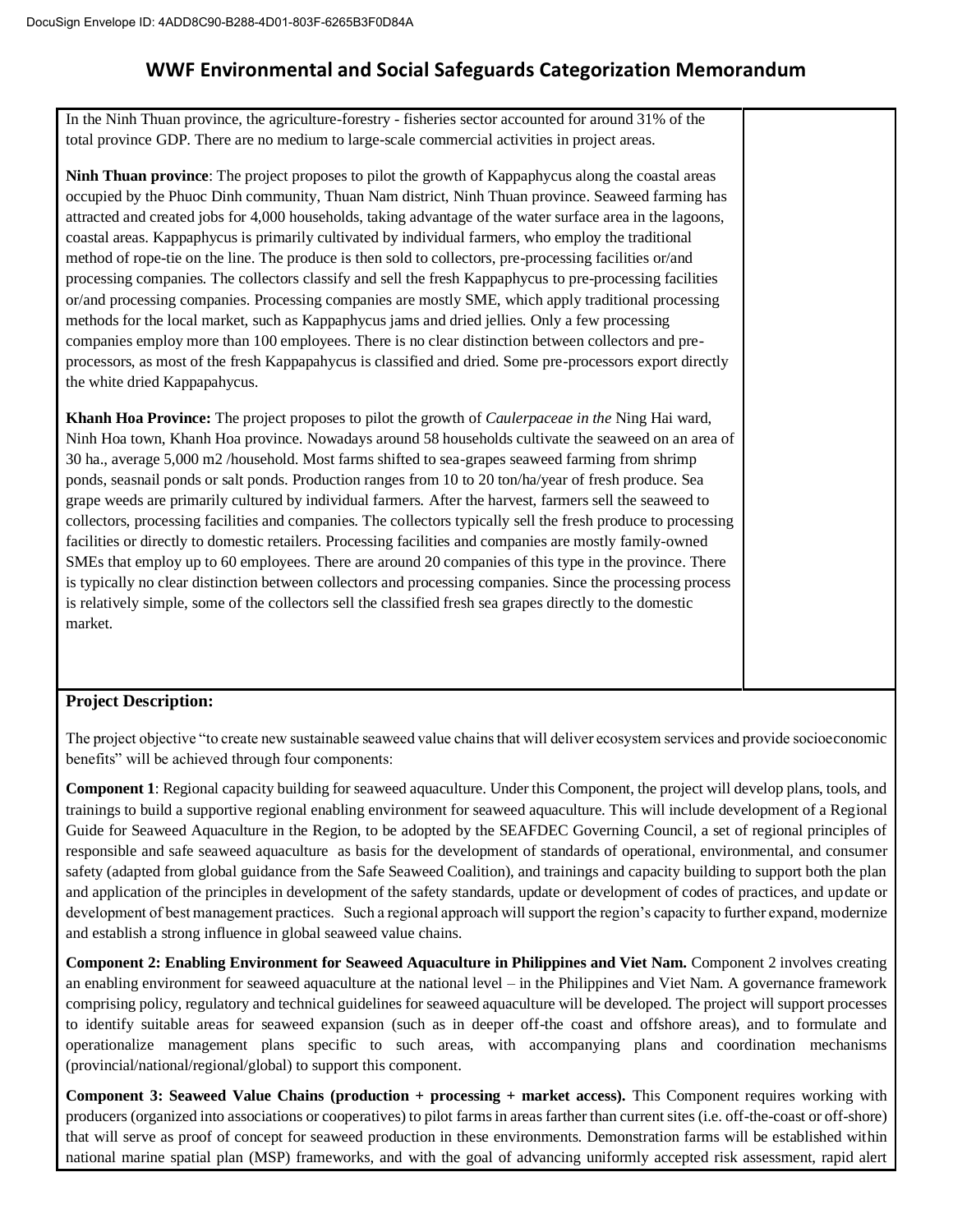systems and data collection in order to develop safe modes of production, focusing on food safety, occupational safety and environmental safety. This is expected to overcome barriers of insufficient information that directly limit off-take agreements among global supply chain actors, contribute to the low level of regulations, and represent a barrier for insurability. The project will also support seaweed value chain initiatives to address barriers to production and processing. This includes establishing processing solutions closer to the farming sites that add value to the raw seaweed. Markets will be developed or accessed for these products. The outcome is an increase in the livelihood benefits for coastal seaweed farmers. This is expected to encourage additional investments in seaweed aquaculture that then expands the farming areas and compounds the environmental benefits. Biorefinery solutions will be introduced to further add to the economic and environmental values generated by seaweed farming. The project will explore collaboration with the private and financial sectors to support and scale up the results above (offshore seaweed farming, biorefinery solutions, value adding technology, etc).

**Component 4: Knowledge Management, M&E, and IW Learn** (regional). Under Component 4, the project will support knowledge sharing and monitoring and evaluation. Project activities will be monitored and communicated through multiple channels, including through IW:LEARN. In this way the project will utilize and expand on current baseline activities in the seaweed industry in the Philippines and Viet Nam to promote the interests of seaweed farmers and their communities, and grow the global market for seaweed in a sustainable and responsible fashion.

**In addition to the safeguards standards triggered below, the following three safeguards standards apply to all WWF projects:**

- **Environmental and Social Risk Management**
- **Stakeholder Engagement**
- **Grievance Mechanisms**

| <b>Safeguard Standards Triggered</b>          | Yes         | No.          |
|-----------------------------------------------|-------------|--------------|
| <b>Natural Habitats</b>                       | X           |              |
| <b>Pest Management</b>                        |             | $\mathbf X$  |
| <b>Indigenous Peoples</b>                     | $\mathbf X$ |              |
| <b>Restriction of Access and Resettlement</b> | $\mathbf X$ |              |
| <b>Cultural Resources</b>                     |             | $\mathbf{X}$ |
| <b>Community Health, Safety and Safety</b>    | $\mathbf X$ |              |

#### **Summary of Key Safeguard Issues:**

The proposed project has been screened according to the Standard on Environmental and Social Risk Management and has been categorized as a Category "B" project, given that it is essentially a conservation initiative expected to generate significant positive and durable social, economic and environmental benefits. Any adverse environmental and social impacts are site specific and can be mitigated. Since the exact location and/or nature of potential investments have not yet been determined, an Environmental and Social Management Framework (including a Process Framework) will be prepared to conform to WWF's Environment and Social Safeguards Framework.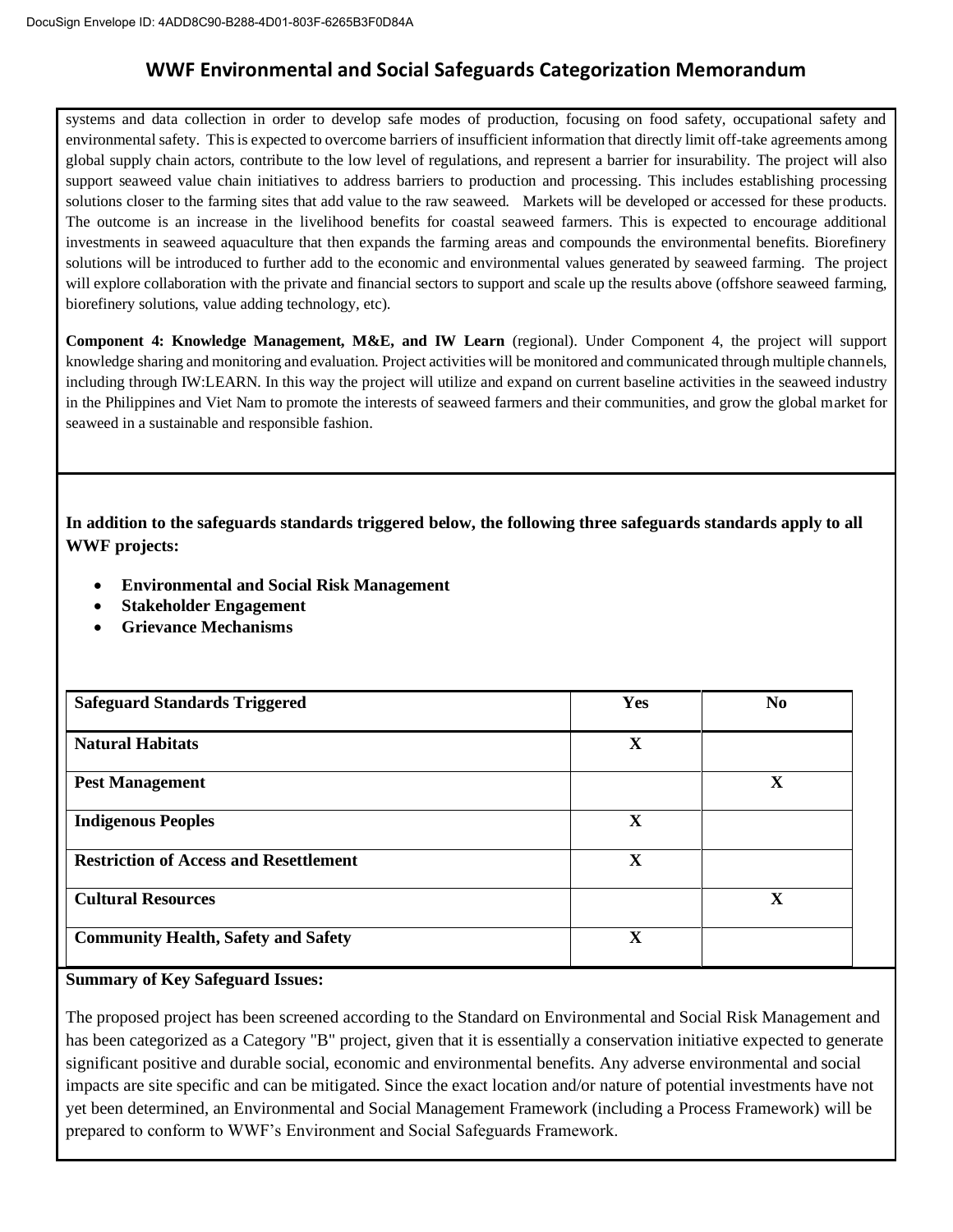**Standard on Natural Habitat:** Overall, activities of the project will produce significant environmental benefits and any potential adverse environmental impacts are expected to be very limited. While there shall be no conversion or degradation of natural habitats, several potential adverse impacts have been identified including marine mammal entanglement, damage to local fauna, and potential plastics pollution. Therefore, this standard has been triggered. Detailed mitigation measures for these risks will be outlined in the ESMF.

**Standard on Restriction of Access and Resettlement:** There will be no land acquisition or involuntary resettlement of individuals and/or families under the project. While the proposed project will not cause displacement of people from their homes, this standard is triggered because the project will create site-specific development plans for seaweed farming, which may affect and change the current access and usage rights of natural resources in project sites. Such activities may result for the short-term in land and sea use conflicts among different communities or among members of the same community. Conflicts and tensions may also be triggered due to the criteria for changing the current usage practices and rights, particularly given the existing competition between seaweed farmers and other fishermen and enterprises in project sites. Livelihood restoration measures should be undertaken to mitigate the adverse impacts of access and usage restrictions on project affected people and other relevant stakeholders. A Process Framework (PF) will be prepared as part of the ESMF.

**Standard on Indigenous People:** There have been no indigenous people identified in the project sites in Viet Nam. Indigenous People have been identified in the project sites in the Philippines. In Palawan, the Cuyunon is the largest ethnic group residing in Green Island (originally from the municipality of Cuyo in Palawan) and those who are also involved in seaweed farming. The Cuyunons are identified as one of the indigenous groups in Palawan, but unlike the other ethnic groups, they are well-integrated in communities and the whole province (i.e., have adopted the national system of governance). They have also become less and less distinguishable because they have long intermingled with residents from other municipalities in Palawan. In Zamboanga, there are several ethnic and religious groups. These include 5 Muslim tribes that reside in the area: Iyakan, Kalibugan, Tausog, Bangingi and Sama Badjao; 1 Christian group: Subanen; and several ethnic groups—Siama (Bangingi + Sama Badjao), Kalibugan, and Subanen—that are considered IPs. Another ethnic group that resides in the area is Bisaya—these are long-term residents who are well-integrated into the community. There are no conflicts between tribes and IPs and migrants. An Indigenous Peoples Planning Framework (IPPF) will be prepared as part of the ESMF.

**Standard on Pest Management:** The activities do not trigger the Standard on Pest Management.

**Standard on Cultural Resources:** This standard is not triggered as the project is highly unlikely to have an impact on cultural resources.

**Standard on Community Health, Safety and Security:** This standard is triggered as there are potential negative impacts as local community members may be exposed to a variety of health risks, including COVID-19 pandemic, as a result of interaction with project staff who would be engaged in different project activities (including the establishment of the demonstration farms, as well as construction works at the hatchery facility). Additionally, local community members may be exposed to accidents and injuries as a result of occupational hazards during the establishment of the demonstration farms and the construction works at the hatchery facility. Preventative measures to address these risks will be included in the ESMF.

### **Describe any potential indirect and/or long term impacts due to anticipated future activities in the project area:**

The project expects to achieve improved conservation and sustainable use of natural resources as its long-term impact of project interventions, which will be both environmentally and socially positive.